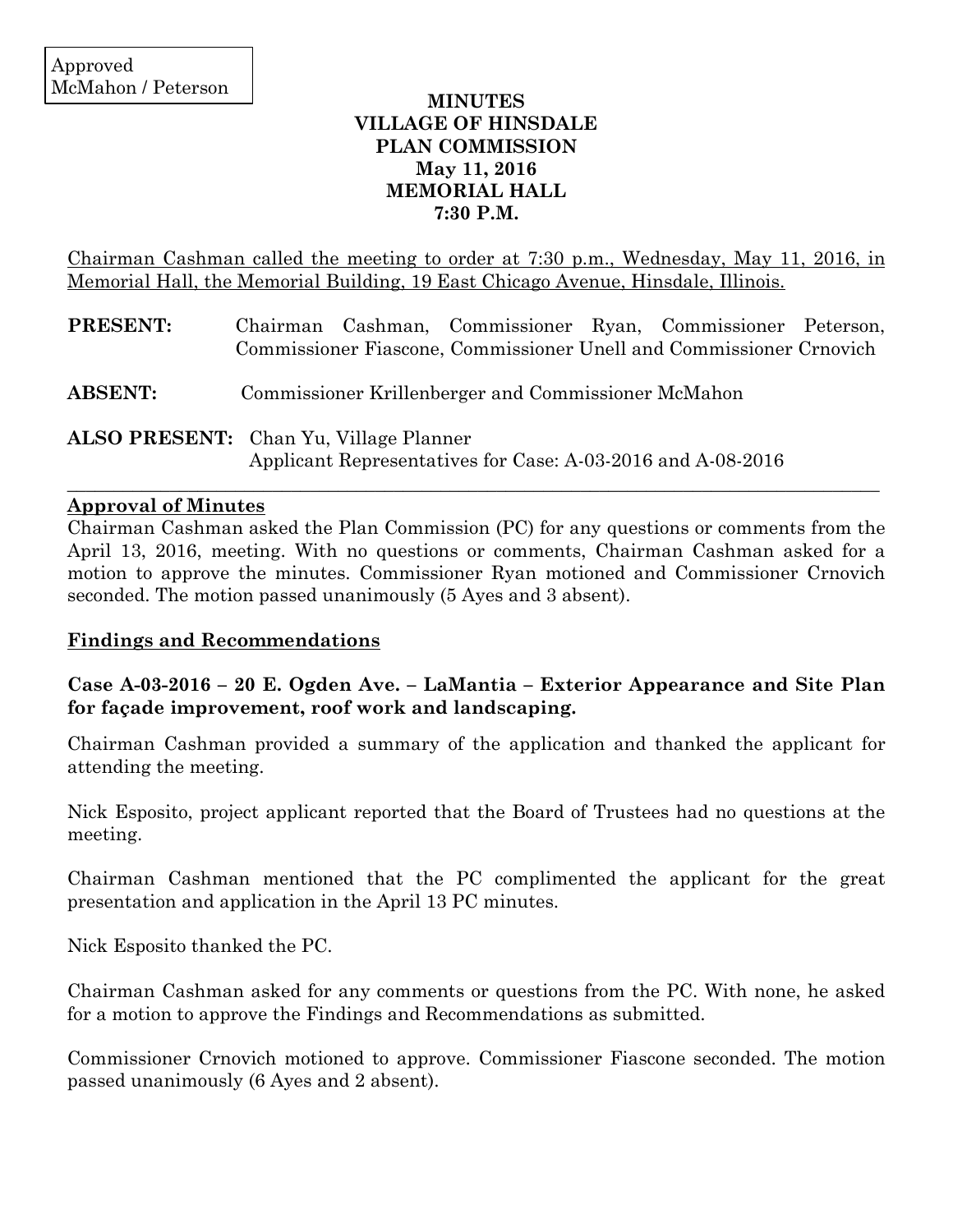### **Plan Commission Minutes May 11, 2016**

## **Case A-05-2016 – 414 W. Chestnut St. – Mani & Pedi – Exterior Appearance and Site Plan for chimney to meet building codes.**

Chairman Cashman provided a summary of the application and asked the PC for any comments. With none, he asked for a roll-call vote to approve the Findings and Recommendations.

The motion passed unanimously (6 Ayes and 2 absent).

# **Sign Permit Review**

# **Case A-08-2016 – 777 N. York Rd. #9 – A.B. Edward Design – 2 Awning Signs with a Height Modification Request (6'-10" vs. 8' above grade)**

Chairman Cashman introduced the next new item on the agenda as a sign application from A.B. Edward Design at Gateway Square. He next asked the applicant to please introduce himself and the request.

Jon Edward, introduced himself as the Business Manager and applicant. He explained that they are looking to install a new awning at Gateway Square, as well as replacing the valance on an existing awning to advertise A.B. Edward Designs. He offered to show some photos and mentioned that they will use the same awning company who installed the existing ones in the plaza. Mr. Edward also reiterated that the new awning will be installed on the parking lot side of the plaza. The plan is to lower the existing exterior light to install the new awning. The new awning will also be the same color as the other awnings.

Chairman Cashman asked Village Planner Chan, if the other alternative would be to have the existing tenants conform to the Zoning Code minimum height distance for awnings.

Chan confirmed, and mentioned or have A.B. Edward install an awning that would not match and be out of character with the rest of the Square.

Chairman Cashman asked Chan if knew when the Square was constructed.

Chan replied, unfortunately no.

Chairman Cashman believes it was circa late 1970's or early 1980's.

Chairman Cashman asked Chan if the bottom of the valance is around 7'10" or 7'11".

Chan and the applicant referenced the height is 6'10".

Chairman Cashman thought this was interesting since residential doors are about 6'8", and mentioned he never noticed this at the Square.